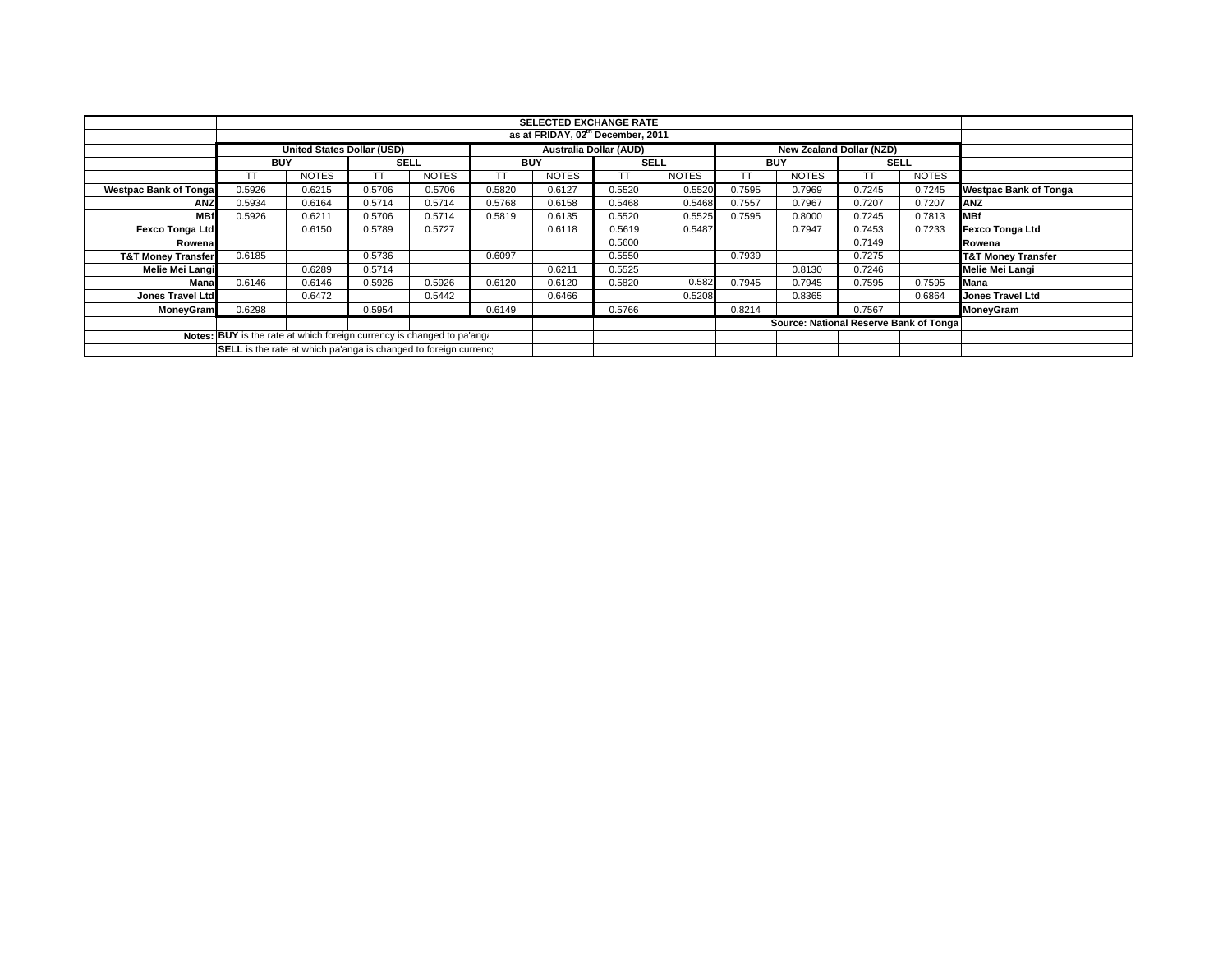|                                                                        |                                                                  | <b>SELECTED EXCHANGE RATE</b> |             |              |            |              |             |              |            |                                        |             |              |                               |
|------------------------------------------------------------------------|------------------------------------------------------------------|-------------------------------|-------------|--------------|------------|--------------|-------------|--------------|------------|----------------------------------------|-------------|--------------|-------------------------------|
|                                                                        | as at FRIDAY, 09th December, 2011                                |                               |             |              |            |              |             |              |            |                                        |             |              |                               |
|                                                                        | United States Dollar (USD)                                       |                               |             |              |            |              |             |              |            |                                        |             |              |                               |
|                                                                        | <b>BUY</b>                                                       |                               | <b>SELL</b> |              | <b>BUY</b> |              | <b>SELL</b> |              | <b>BUY</b> |                                        | <b>SELL</b> |              |                               |
|                                                                        |                                                                  | <b>NOTES</b>                  | TТ          | <b>NOTES</b> |            | <b>NOTES</b> | TT          | <b>NOTES</b> | TT.        | <b>NOTES</b>                           |             | <b>NOTES</b> |                               |
| <b>Westpac Bank of Tonga</b>                                           | 0.5918                                                           | 0.6213                        | 0.5698      | 0.5698       | 0.5844     | 0.6158       | 0.5544      | 0.5544       | 0.7649     | 0.8025                                 | 0.7299      | 0.7299       | <b>Westpac Bank of Tonga</b>  |
| <b>ANZ</b>                                                             | 0.5932                                                           | 0.6162                        | 0.5712      | 0.5712       | 0.5803     | 0.6193       | 0.5503      | 0.5503       | 0.7616     | 0.8026                                 | 0.7266      | 0.7266       | <b>ANZ</b>                    |
| <b>MBf</b>                                                             | 0.5918                                                           | 0.6211                        | 0.5698      | 0.5682       | 0.5844     | 0.6173       | 0.5544      | 0.5556       | 0.7649     | 0.8000                                 | 0.7299      | 0.7299       | <b>MBf</b>                    |
| Fexco Tonga Ltd                                                        |                                                                  | 0.6148                        | 0.5785      | 0.5725       |            | 0.6155       | 0.5640      | 0.5521       |            | 0.8009                                 | 0.7495      | 0.7290       | <b>Fexco Tonga Ltd</b>        |
| Rowena                                                                 |                                                                  |                               |             |              |            |              | 0.5600      |              |            |                                        | 0.7149      |              | Rowena                        |
| <b>T&amp;T Money Transfer</b>                                          | 0.6205                                                           |                               | 0.5755      |              | 0.6098     |              | 0.5551      |              | 0.7948     |                                        | 0.7284      |              | <b>T&amp;T Money Transfer</b> |
| Melie Mei Langi                                                        |                                                                  | 0.6289                        | 0.5682      |              |            | 0.6250       | 0.5556      |              |            | 0.8130                                 | 0.7299      |              | Melie Mei Langi               |
| Mana                                                                   | 0.6138                                                           | 0.6138                        | 0.5918      | 0.5918       | 0.6144     | 0.6144       | 0.5844      | 0.5844       | 0.7999     | 0.7999                                 | 0.7649      | 0.7649       | <b>Mana</b>                   |
| <b>Jones Travel Ltd</b>                                                |                                                                  | 0.6470                        |             | 0.5440       |            | 0.6503       |             | 0.5241       |            | 0.8427                                 |             | 0.6920       | <b>Jones Travel Ltd</b>       |
| MoneyGram                                                              | 0.6299                                                           |                               | 0.5955      |              | 0.6115     |              | 0.5734      |              | 0.8193     |                                        | 0.7547      |              | MoneyGram                     |
|                                                                        |                                                                  |                               |             |              |            |              |             |              |            | Source: National Reserve Bank of Tonga |             |              |                               |
| Notes: BUY is the rate at which foreign currency is changed to pa'ang: |                                                                  |                               |             |              |            |              |             |              |            |                                        |             |              |                               |
|                                                                        | SELL is the rate at which pa'anga is changed to foreign currency |                               |             |              |            |              |             |              |            |                                        |             |              |                               |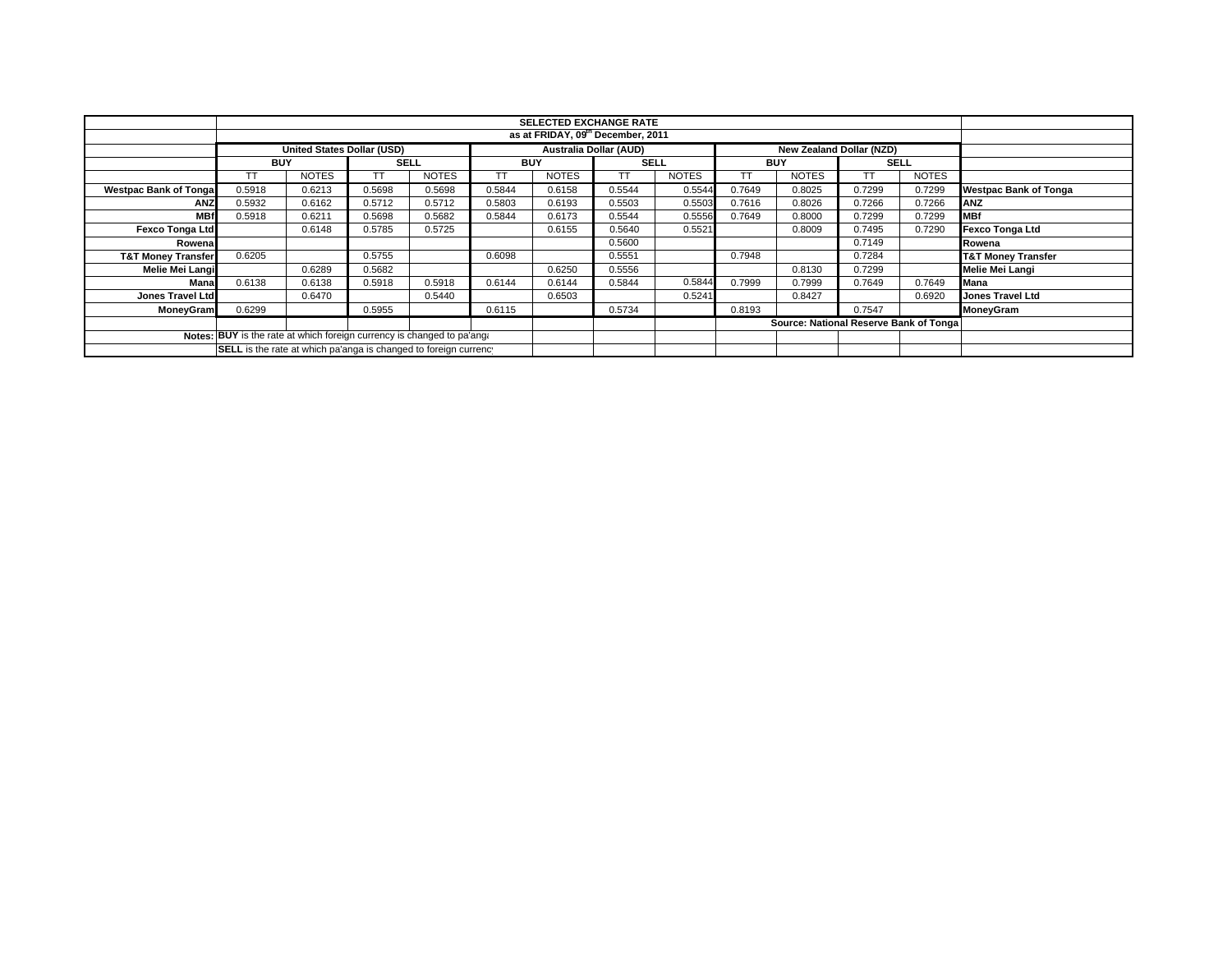|                                                                        |                                                                                                       | <b>SELECTED EXCHANGE RATE</b> |             |              |            |              |             |              |            |                                        |             |              |                               |
|------------------------------------------------------------------------|-------------------------------------------------------------------------------------------------------|-------------------------------|-------------|--------------|------------|--------------|-------------|--------------|------------|----------------------------------------|-------------|--------------|-------------------------------|
|                                                                        | as at FRIDAY, 16 <sup>th</sup> December, 2011                                                         |                               |             |              |            |              |             |              |            |                                        |             |              |                               |
|                                                                        | <b>United States Dollar (USD)</b><br><b>Australia Dollar (AUD)</b><br><b>New Zealand Dollar (NZD)</b> |                               |             |              |            |              |             |              |            |                                        |             |              |                               |
|                                                                        | <b>BUY</b>                                                                                            |                               | <b>SELL</b> |              | <b>BUY</b> |              | <b>SELL</b> |              | <b>BUY</b> |                                        | <b>SELL</b> |              |                               |
|                                                                        |                                                                                                       | <b>NOTES</b>                  |             | <b>NOTES</b> |            | <b>NOTES</b> | ТT          | <b>NOTES</b> |            | <b>NOTES</b>                           |             | <b>NOTES</b> |                               |
| <b>Westpac Bank of Tonga</b>                                           | 0.5831                                                                                                | 0.6116                        | 0.5611      | 0.5611       | 0.5896     | 0.6207       | 0.5596      | 0.5596       | 0.7706     | 0.8085                                 | 0.7356      | 0.7356       | <b>Westpac Bank of Tonga</b>  |
| <b>ANZ</b>                                                             | 0.5841                                                                                                | 0.6071                        | 0.5621      | 0.5621       | 0.5862     | 0.6252       | 0.5562      | 0.5562       | 0.7701     | 0.8111                                 | 0.7351      | 0.7351       | <b>ANZ</b>                    |
| <b>MBf</b>                                                             | 0.5831                                                                                                | 0.6098                        | 0.5611      | 0.5618       | 0.5896     | 0.6211       | 0.5596      | 0.5587       | 0.7706     | 0.8065                                 | 0.7356      | 0.7353       | <b>MBf</b>                    |
| Fexco Tonga Ltd                                                        |                                                                                                       | 0.6054                        | 0.5675      | 0.5638       |            | 0.6216       | 0.5662      | 0.5576       |            | 0.8098                                 | 0.7528      | 0.7371       | <b>Fexco Tonga Ltd</b>        |
| Rowena                                                                 |                                                                                                       |                               |             |              |            |              | 0.5600      |              |            |                                        | 0.7149      |              | Rowena                        |
| <b>T&amp;T Money Transfer</b>                                          | 0.6169                                                                                                |                               | 0.5719      |              | 0.6095     |              | 0.5548      |              | 0.7948     |                                        | 0.7283      |              | <b>T&amp;T Money Transfer</b> |
| Melie Mei Langi                                                        |                                                                                                       | 0.6173                        | 0.5618      |              |            | 0.6289       | 0.5587      |              |            | 0.8197                                 | 0.7353      |              | Melie Mei Langi               |
| Mana                                                                   | 0.6051                                                                                                | 0.6051                        | 0.5831      | 0.5831       | 0.6196     | 0.6196       | 0.5896      | 0.5896       | 0.8056     | 0.8056                                 | 0.7706      | 0.7706       | <b>Mana</b>                   |
| Jones Travel Ltd                                                       |                                                                                                       | 0.6375                        |             | 0.5353       |            | 0.6565       |             | 0.5297       |            | 0.8517                                 |             | 0.7001       | <b>Jones Travel Ltd</b>       |
| <b>MoneyGram</b>                                                       | 0.6252                                                                                                |                               | 0.5910      |              | 0.6288     |              | 0.5896      |              | 0.8462     |                                        | 0.7795      |              | MoneyGram                     |
|                                                                        |                                                                                                       |                               |             |              |            |              |             |              |            | Source: National Reserve Bank of Tonga |             |              |                               |
| Notes: BUY is the rate at which foreign currency is changed to pa'ang: |                                                                                                       |                               |             |              |            |              |             |              |            |                                        |             |              |                               |
|                                                                        | SELL is the rate at which pa'anga is changed to foreign currency                                      |                               |             |              |            |              |             |              |            |                                        |             |              |                               |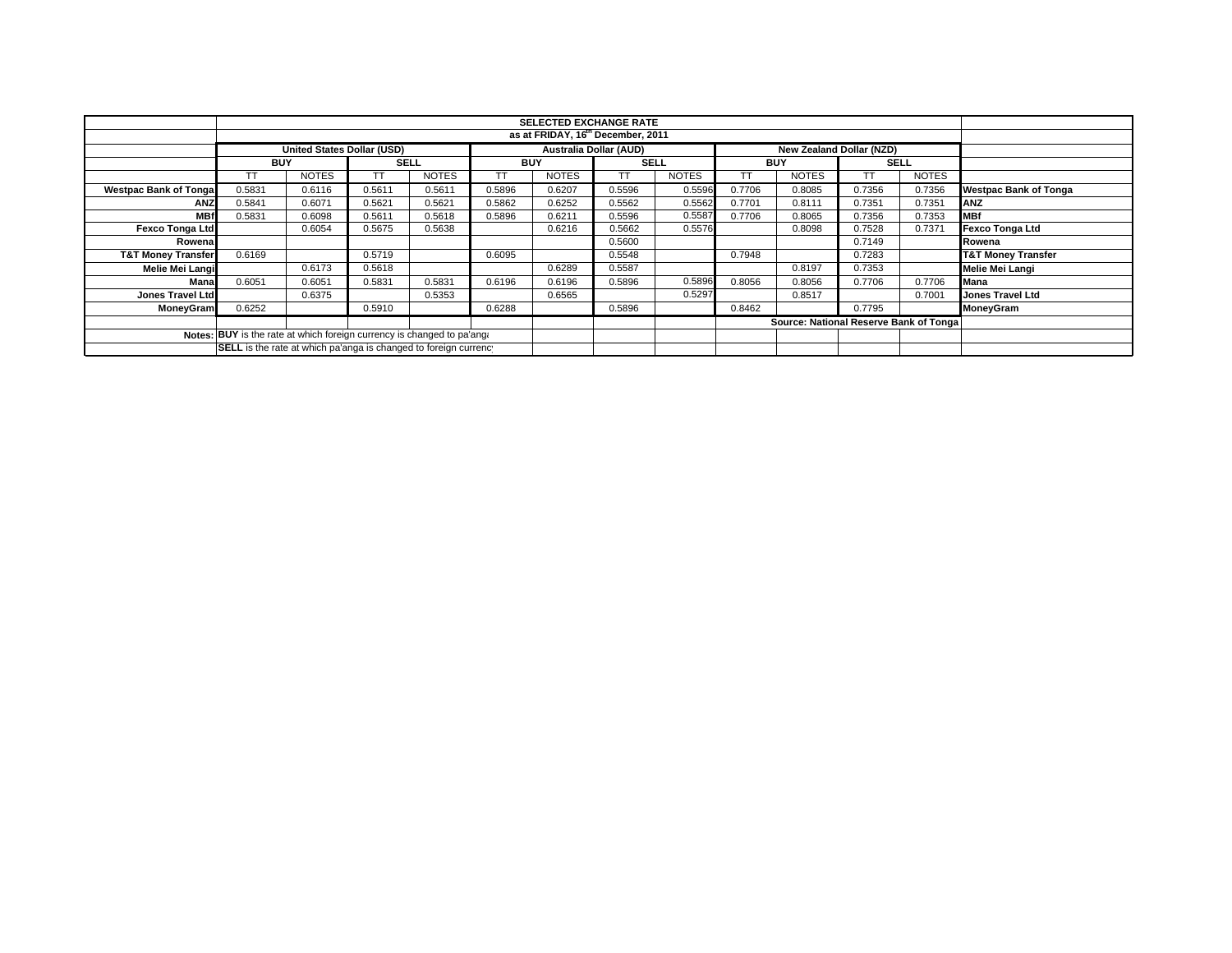|                                                                        |                                                                  | <b>SELECTED EXCHANGE RATE</b>                 |             |              |            |                               |             |              |            |                                        |        |              |                               |
|------------------------------------------------------------------------|------------------------------------------------------------------|-----------------------------------------------|-------------|--------------|------------|-------------------------------|-------------|--------------|------------|----------------------------------------|--------|--------------|-------------------------------|
|                                                                        |                                                                  | as at FRIDAY, 23 <sup>th</sup> December, 2011 |             |              |            |                               |             |              |            |                                        |        |              |                               |
|                                                                        |                                                                  | <b>United States Dollar (USD)</b>             |             |              |            | <b>Australia Dollar (AUD)</b> |             |              |            | New Zealand Dollar (NZD)               |        |              |                               |
|                                                                        | <b>BUY</b>                                                       |                                               | <b>SELL</b> |              | <b>BUY</b> |                               | <b>SELL</b> |              | <b>BUY</b> |                                        |        | <b>SELL</b>  |                               |
|                                                                        |                                                                  | <b>NOTES</b>                                  |             | <b>NOTES</b> |            | <b>NOTES</b>                  |             | <b>NOTES</b> |            | <b>NOTES</b>                           | TT.    | <b>NOTES</b> |                               |
| <b>Westpac Bank of Tongal</b>                                          | 0.5894                                                           | 0.6183                                        | 0.5674      | 0.5674       | 0.5847     | 0.6155                        | 0.5547      | 0.5547       | 0.7601     | 0.7976                                 | 0.7251 | 0.7251       | <b>Westpac Bank of Tonga</b>  |
| <b>ANZ</b>                                                             | 0.5904                                                           | 0.6134                                        | 0.5684      | 0.5684       | 0.5801     | 0.6191                        | 0.5501      | 0.5501       | 0.7585     | 0.7995                                 | 0.7235 | 0.7235       | ANZ                           |
| <b>MBf</b>                                                             | 0.5894                                                           | 0.6173                                        | 0.5674      | 0.5682       | 0.5847     | 0.6173                        | 0.5547      | 0.5556       | 0.7601     | 0.8000                                 | 0.7251 | 0.7246       | <b>MBf</b>                    |
| <b>Fexco Tonga Ltd</b>                                                 |                                                                  | 0.6119                                        | 0.5728      | 0.5698       |            | 0.6153                        | 0.5598      | 0.5519       |            | 0.7976                                 | 0.7399 | 0.7260       | <b>Fexco Tonga Ltd</b>        |
| <b>T&amp;T Money Transfer</b>                                          | 0.6153                                                           |                                               | 0.5704      |              | 0.6125     |                               | 0.5577      |              | 0.7946     |                                        | 0.7281 |              | <b>T&amp;T Money Transfer</b> |
| Melie Mei Langi                                                        |                                                                  | 0.6250                                        | 0.5682      |              |            | 0.6250                        | 0.5556      |              |            | 0.8130                                 | 0.7246 |              | Melie Mei Langi               |
| Mana                                                                   | 0.6114                                                           | 0.6114                                        | 0.5894      | 0.5894       | 0.6147     | 0.6147                        | 0.5847      | 0.5847       | 0.7951     | 0.7951                                 | 0.7601 | 0.7601       | Mana                          |
| Jones Travel Ltd                                                       |                                                                  | 0.6411                                        |             | 0.5413       |            | 0.6501                        |             | 0.5239       |            | 0.8395                                 |        | 0.6890       | <b>Jones Travel Ltd</b>       |
|                                                                        |                                                                  |                                               |             |              |            |                               |             |              |            | Source: National Reserve Bank of Tonga |        |              |                               |
| Notes: BUY is the rate at which foreign currency is changed to pa'ang: |                                                                  |                                               |             |              |            |                               |             |              |            |                                        |        |              |                               |
|                                                                        | SELL is the rate at which pa'anga is changed to foreign currency |                                               |             |              |            |                               |             |              |            |                                        |        |              |                               |